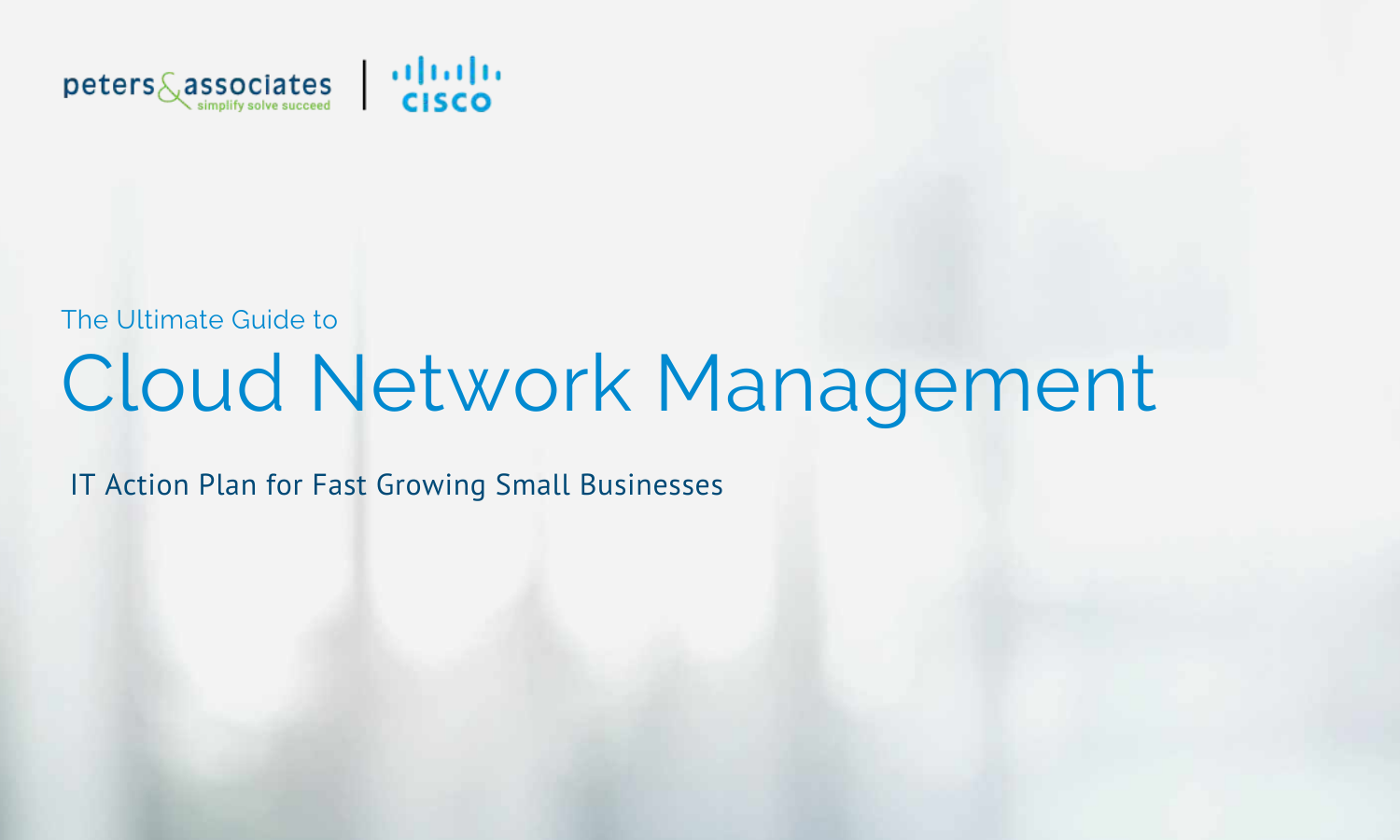### Table of Contents

| $\blacktriangleright$ |                                                                          |
|-----------------------|--------------------------------------------------------------------------|
|                       |                                                                          |
| $\sum$                |                                                                          |
|                       |                                                                          |
|                       |                                                                          |
|                       |                                                                          |
|                       |                                                                          |
| $\sum$                | Cloud-Managed Networking Helps SMBs Achieve their Networking Goals pg 10 |
|                       |                                                                          |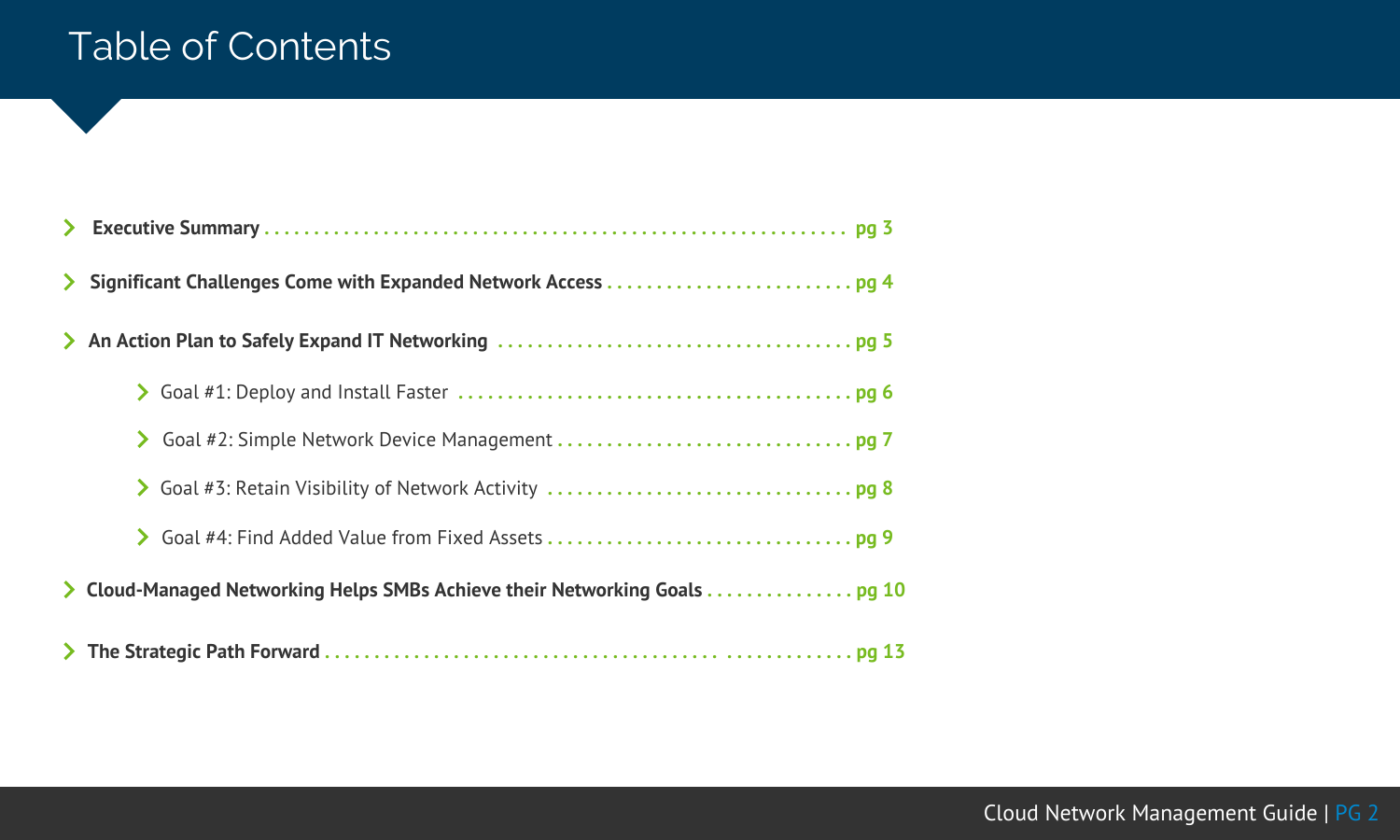### Executive Summary

*Provisioning and managing high-quality network access represents massive opportunity – and massive risk.*

#### *It is critical that SMBs get it right*

While business data is not a balance sheet item, business' data use or abuse of can make - or break it.

Small and Medium Businesses (SMBs) are organizations that have less than 1000 employees. SMBs do well to isolate the business priorities in their IT Networking Action Plan. A network that "just works" is table-stakes for any business. However, SMB IT departments face high technical and logistical hurdles to that expectation as the network footprint expands.

Failure to meet that expectation incurs significant business and reputation risk. Failure to secure and monitor the network can be just as harmful.

Cloud-based network management offers significant benefits by overcoming challenges that commonly plague on-premise deployments.

SMBs find sustainable growth from cloud-based network management with its:

- Fast deployment
- Simplified management
- Richer visibility

Reputation risk through poor user experience, operational risk through poor performance, and compliance risk through poor security and monitoring **require SMBs to take a good look at cloud-based network management solutions**.

This whitepaper describes a realistic action plan for successfully providing good bandwidth to customers, employees, and even guests quickly through cloud-managed networking via the Cisco Meraki SMB solution.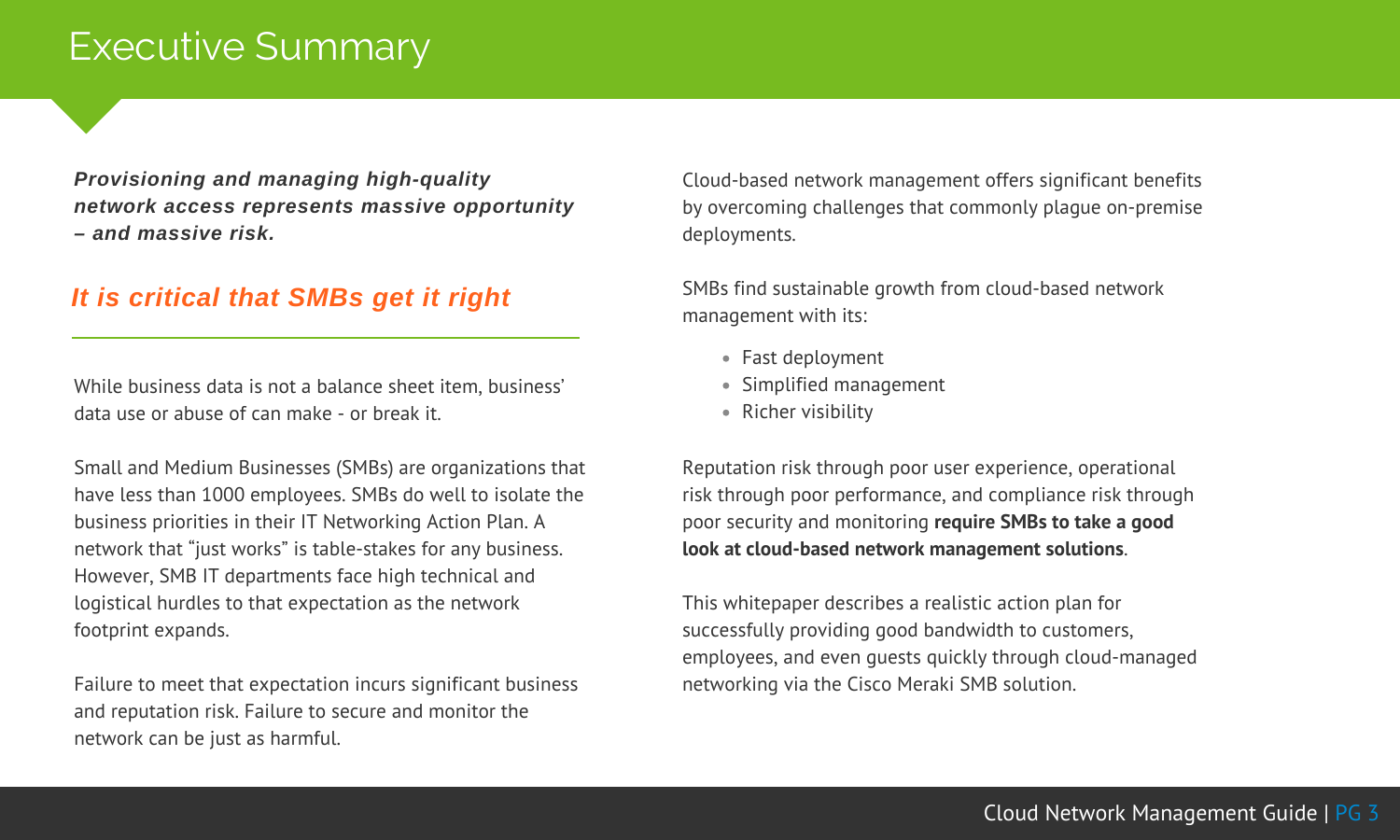### Significant Challenges Come with Expanded Network Access

Real-world networking considerations can constrain business growth if poorly managed. With such constraints comes pain – both to users and the business.

Issues Common to Networking Expansion Projects:

- Customers can't connect easily
- Network speed is too slow
- Network vulnerabilities
- Compliance reporting gaps
- Asset tracking challenges

A major pain point for most SMBs is the added time and logistics of manually configuring every router, switch, and access point in the network. Expanding geographic footprints make it even more challenging. In addition, while monitoring the performance and operational state for each network component is manageable when there are only a handful of devices, **each added device brings a complexity and vulnerability multiplier**.

Businesses who wish to grow by expanding the network footprint need a management solution that scales well and meets the business goals while returning a good ROI. **These days, increasing the business footprint should not require an equal increase in IT support personnel**.

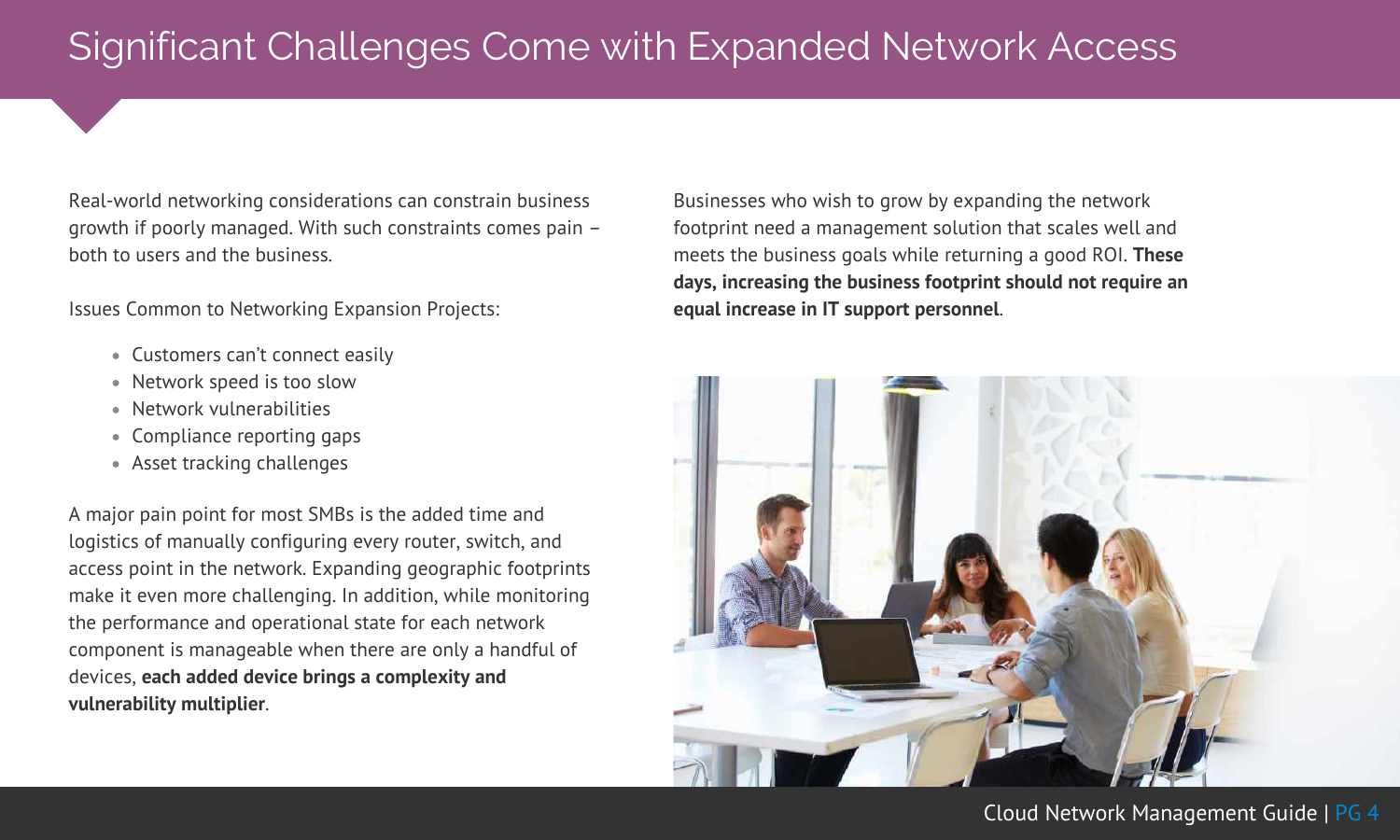### An Action Plan to Safely Expand IT Networking

Advances in technology have brought advantages to small businesses, particularly with networking expansion projects. However, as with any initiative, success depends largely on the viability of its plan. As the scope of expansion increases, so does the importance of the plan's objectives.

*If you don't know where you're going, any road will work.*

– Henry Kissinger

IT network deployment best-practice is to focus on the business priorities and support those priorities with proven methodologies and protocols. Many business focus on the technology as opposed to the outcome they are looking to drive.

A solid IT action plan should include the following top-level objectives:

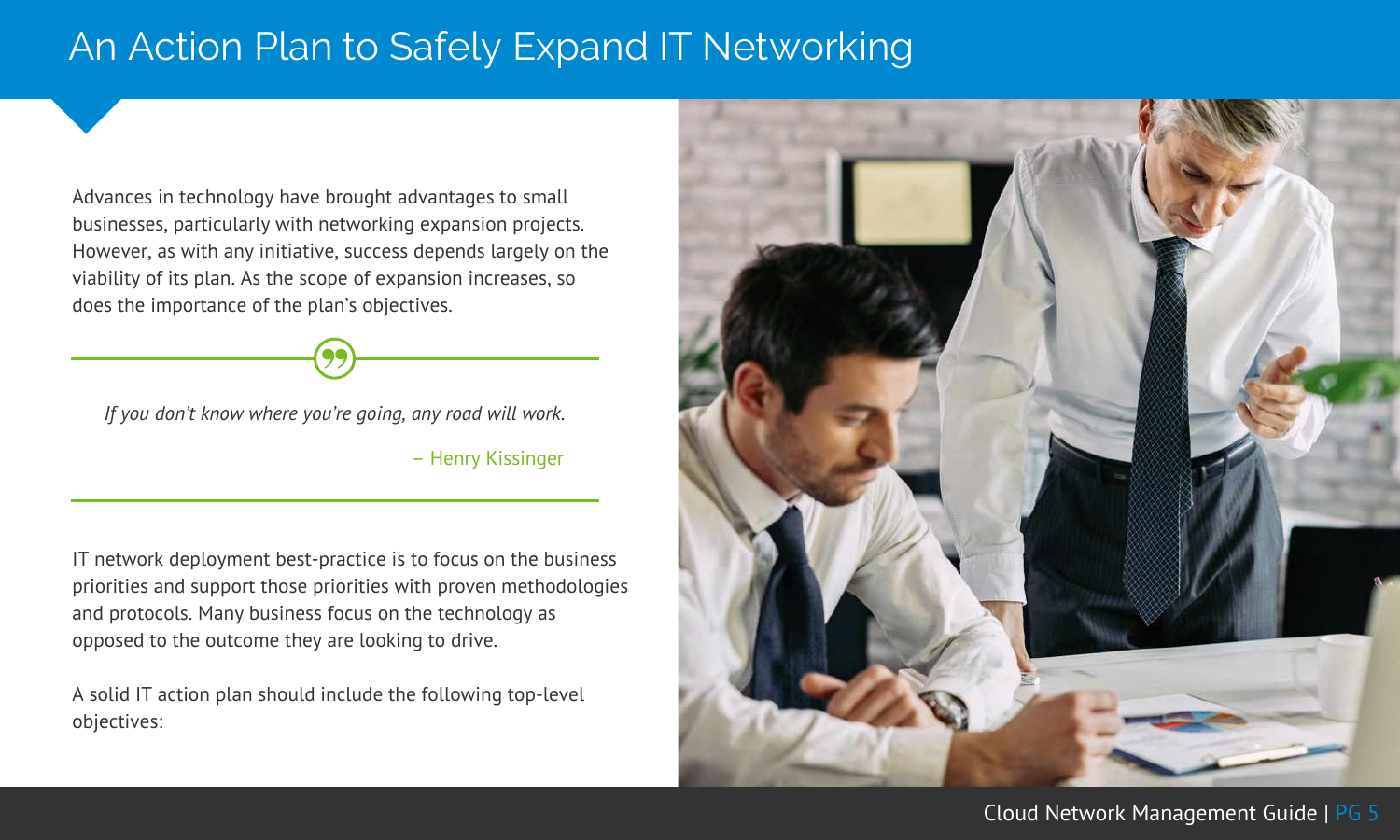

#### **Goal #1: Deploy and Install Faster**

Progressive organizations seek to **reduce the compounded cost** of networking by **minimizing the time spent in provisioning its installation**. Cloud-based management brings significant efficiency to network additions.

Network components that can deliver zero-touch deployment will keep IT managers from spending hundreds, if not thousands, of hours devoted to packing, configuring, repacking and shipping each device.

For example, devices configured by robust cloud tools will find a network path, check for software updates, and fetch configuration staged earlier without prior unboxing.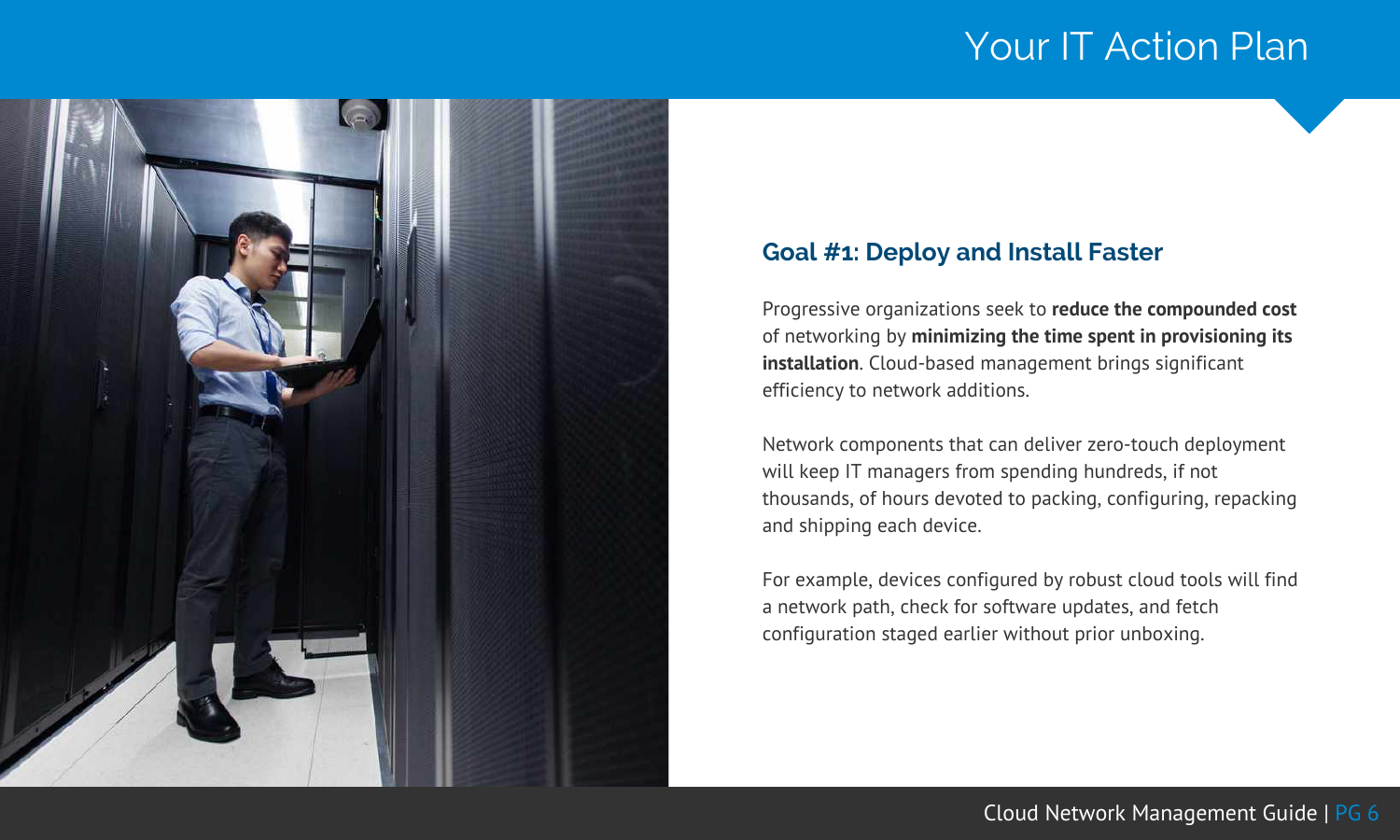

#### **Goal #2: Simple Network Device Management**

A distinct advantage of centralized network management is the ability to **verify that all devices are connected and updated with current versions of software**.

Cloud-based management brings this advantage to SMBs. They include insight into health and performance of all devices.

Typically, the management tool is multi-tenant and highly flexible, streamlining collaboration among internal and outsourced IT resources.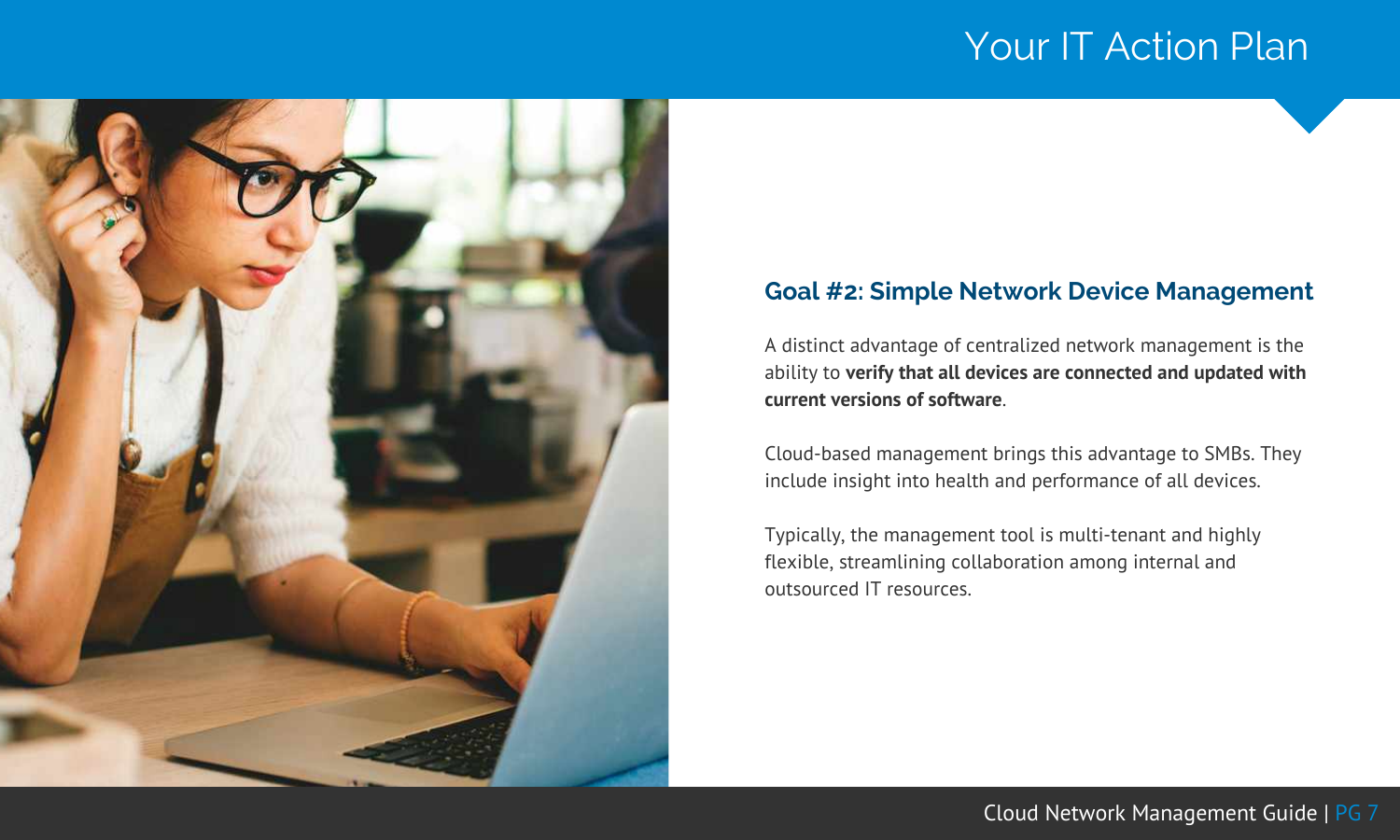

#### **Goal #3: Retain Visibility of Network Activity**

In addition to monitoring all network devices, centralized network management provides visibility into all the network activity. Because network activity is fed to a secure, centralized system, it can be **monitored from any location**. Unplanned downtime, sudden drop of bandwidth, or even suspicious data transmissions on ports can be surfaced.

Another critical component is out-of-band data management; data that belongs to the organization will have different protocols assigned to it than data such as public web pages provided to guests, for example.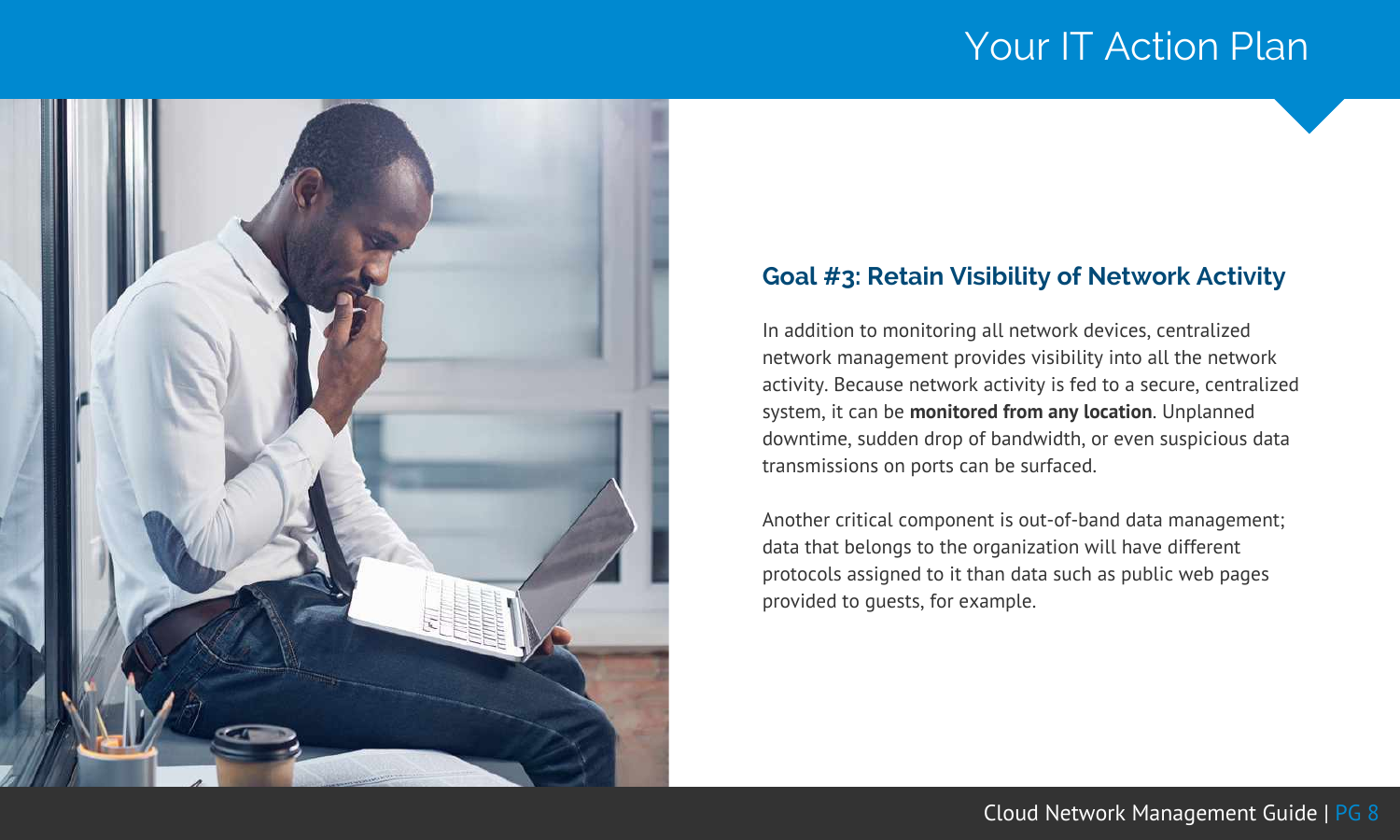

#### **Goal #4: Find Added Value from Fixed Assets**

Inherent processes of cloud-based networking offer points of value heretofore unknown to traditional on-prem deployments. For example, new cloud-based networking devices can provide metrics useful to marketing and sales campaign platforms.

By managing the network through standard cloud technologies, SMBs can often find ways to **provide key data points to CRM and campaign reporting tools**, thereby sweating assets for greater value.

Another example is the integrated Facebook login for guest access provided by Cisco Meraki.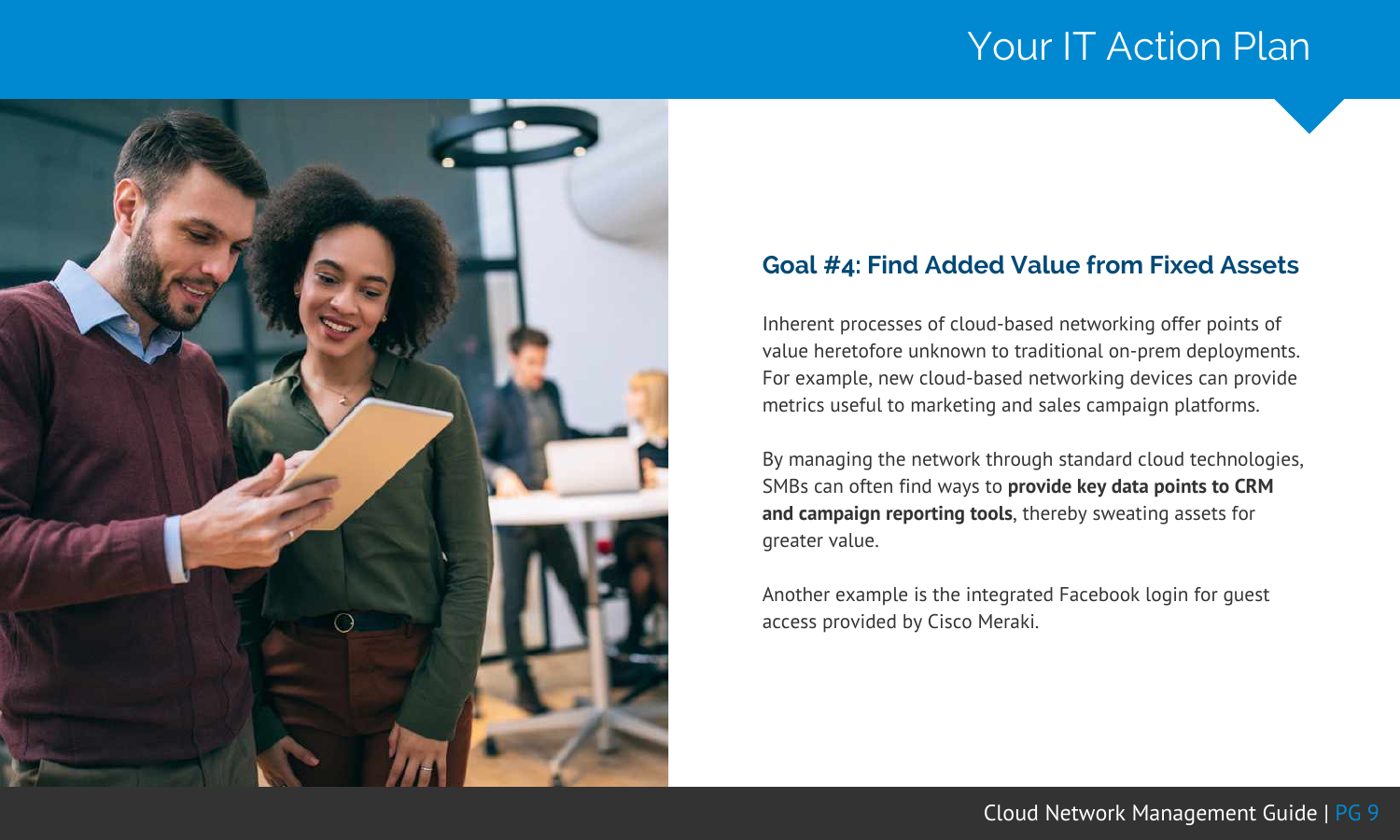Cloud management provides centralized control and visibility over the entire SMT IT networking stack without excessive complexity. Such advantages are always beneficial, but they are critically important during a time of rapid business development.

It should be noted that without a centralized management solution, none the combined business priorities mentioned earlier are possible during IT networking expansion.

The primary interaction of any IT network is typically in three stages. Each presents an opportunity for business efficiency:





**Management Support**



**& Maintenance**

Centralized cloud-based management facilitates seamless operation for each stage, thereby delivering advantages previously accessible to the larger resources of enterprise organizations.

However, in addition to delivering features to support the business priorities mentioned earlier, **a robust cloud-based networking management solution offers technical superiority over on-prem deployments**.

These benefits are readily available and simplified so that SMB IT departments can manage with little additional overhead.

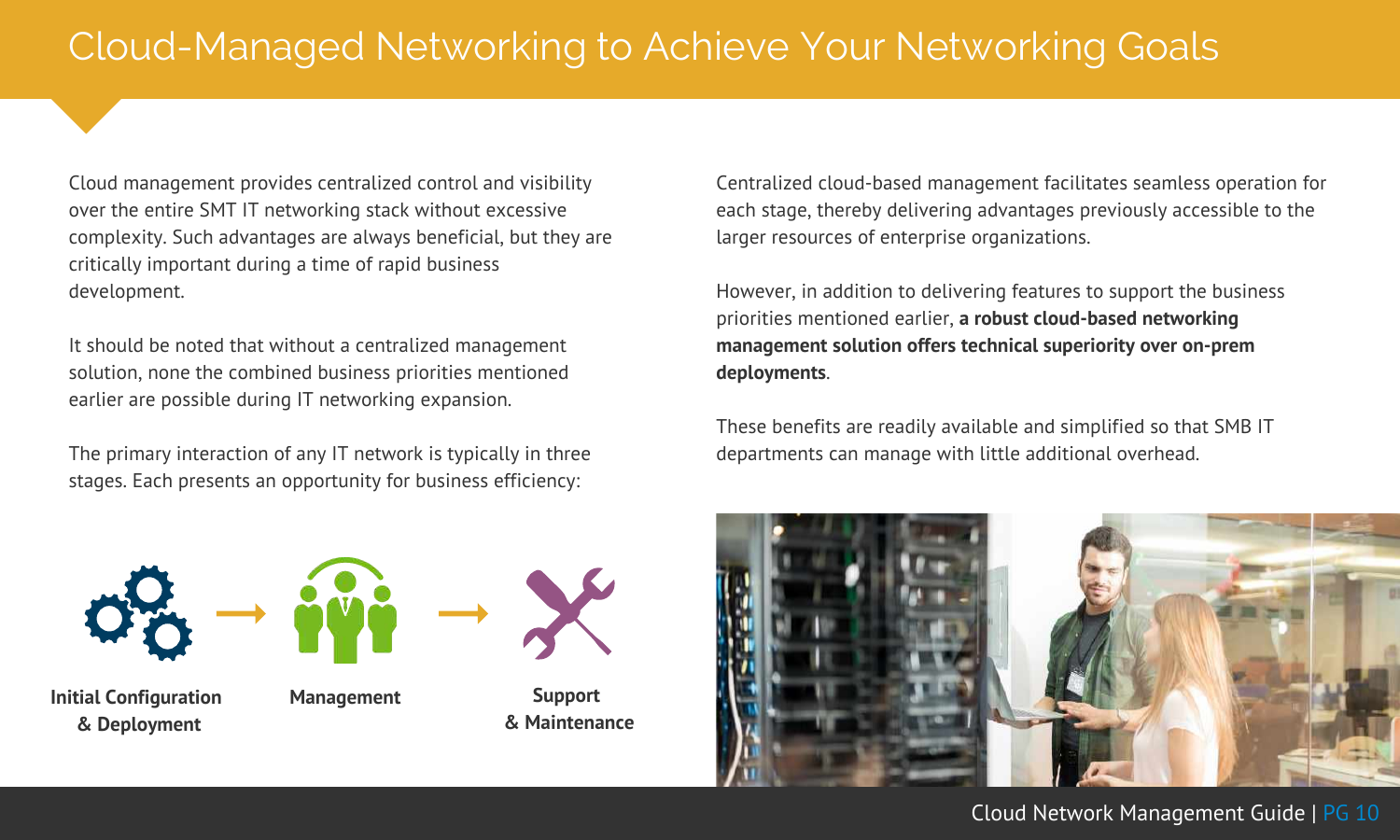### Benefits of Cloud-Managed Networking

#### **Low Overhead**

Cloud-based network management solutions typically deploy quickly and easily. Their deployment and installation require little training or dedicated staff yet offers comprehensive control over the entire network. In addition, they can be managed from any device, including those employees (or the business already own). For SMBs looking to reduce fixed costs, a major advantage of cloud-based deployment is that it puts the power of network management into devices already owned or maintained for no added expense and with no added security risk.

#### **Remote Management**

Network devices that are provisioned and managed from the cloud can often adjust to discrete location-based considerations without need of a local IT resource. For example, one office location may have greater density or even radio signal interference than another. Using a centralized management console, administrators can remotely detect such issues, and issue configuration commands to optimize the device's performance.

#### **Dynamic Performance Optimization**

Specialized cloud-based network devices such as Cisco Meraki are designed to perform internal optimization to match Quality of Service (QoS) parameters, RF interference, prioritize bandwidth by current application use, and even perform real-time security forensics.

#### **Enterprise-Grade Security for Smb Environments**

With the affordability of distributed cloud technology, good network management solutions perform 802.1x and native Active Directory integration for identity-based security. They also instantiate Layer 3-7 firewall rules based on group or location policy. Guest network access can be safely provided with firewall isolation and compliance to usage terms and conditions.

In addition to user and data security, cloud-based solutions bring best-in-class authentication to corporate administrators. Twofactor authentication, role-based administration, and admin audit are typically large gaps in SMB IT security. Cloud-based solutions help to remove that business risk.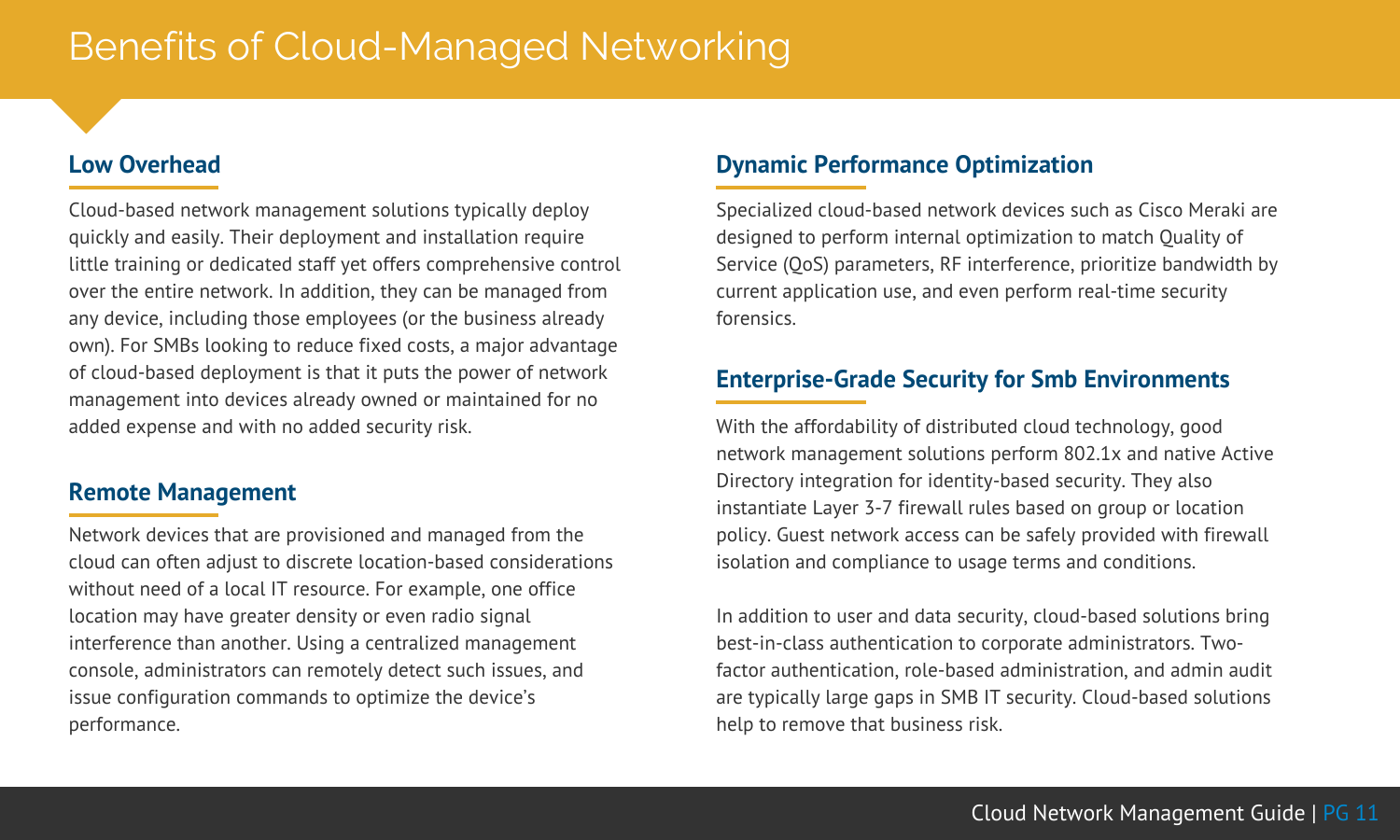### Benefits of Cloud-Managed Networking (cont.)

#### **Future-Proof**

Cloud-based network devices can be kept up-to-date without disruption to the entire organization. Updates are controlled and issued to maintain equipment value and ensure optimal performance, automatically, concurrent with technological advances.

#### **Sustainability**

Cloud-based network management offers more robust management during times of disaster. It removes the vulnerability of a single onpremise management application. Traditional green initiatives common to leading data centers also make cloud-based networking a good option for the planet.



#### **Reports & Monitoring**

Cloud-based network management offers enterprise-class network insight for smarter SMB network management. IT admins can receive (or navigate to) regular reports on the health and activity of each device and user in the network at defined inspection levels. Granular reporting on individual user activity, as well as overall activity of a network group (or child level group) is delivered to a specified managers' desktop, tablet, or mobile device. As important, appropriate response mechanisms can be performed on those devices.

Trigger events, such as activity on an access point limited to specific hours of operation, can be immediately surfaced so that management can perform the appropriate response. Cisco Meraki's Dashboard Insights provides detailed information from high-level analytics to granular forensics. Multi-site locations can be managed or configured from a single interface. The same interface that can report on a single user's activity through drill down analysis of suspicious activity.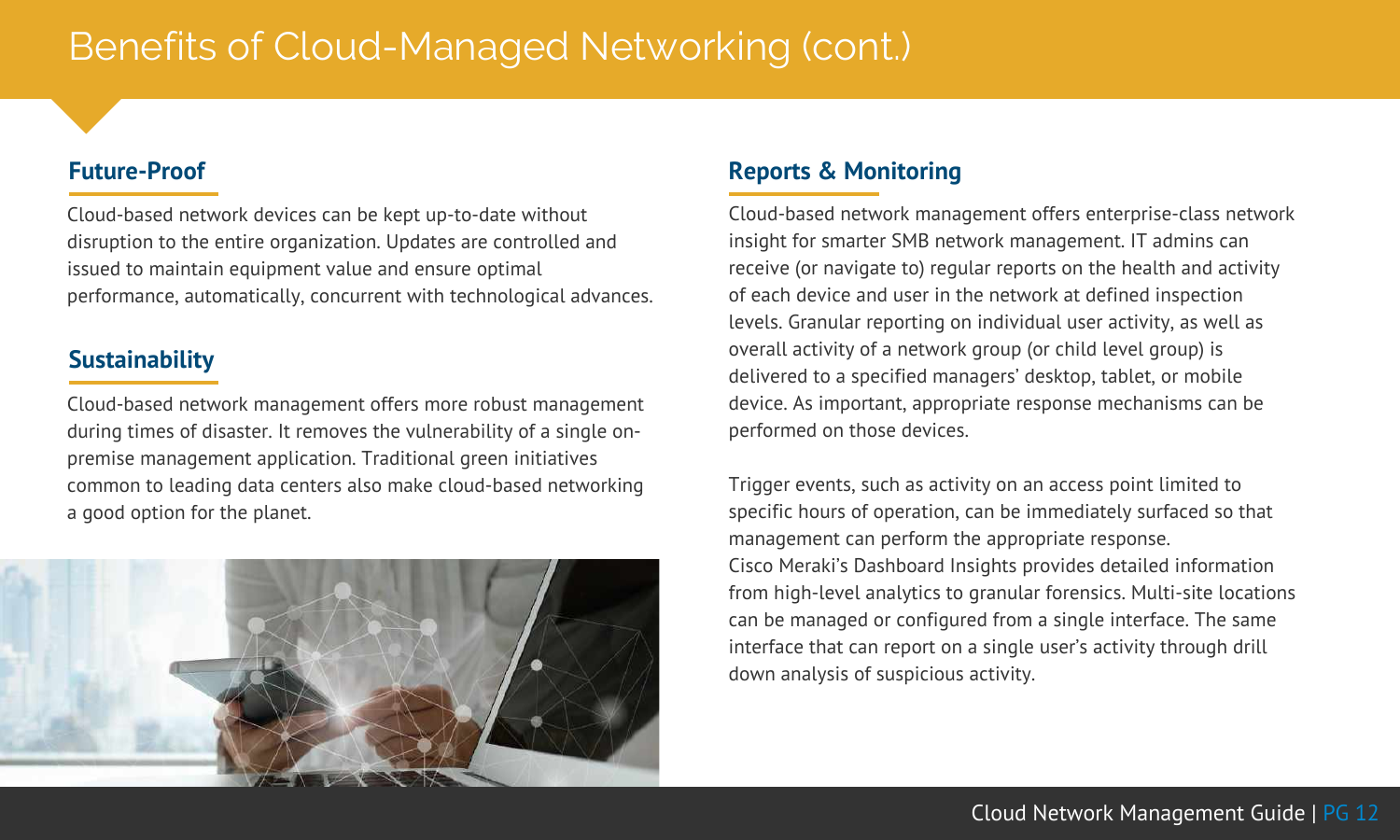### The Strategic Path Forward

Centralized control from a redundant cloud management tool offers SMBs the deployment, management, and reporting tool they need to compete against enterprise organizations – to maximize business opportunity while at the same time minimizing business risk.

Perhaps most important, such a solution **ensures a consistent user experience appropriate for the growing SMB brand**.

A good IT action plan will identify the business objectives and priorities leading to the cloud-based networking solution with the best ROI.

Learn more about how Cisco Meraki successfully solves the business problems of SMB IT network expansion.

> **TALK WITH AN IT CONSULTANT**